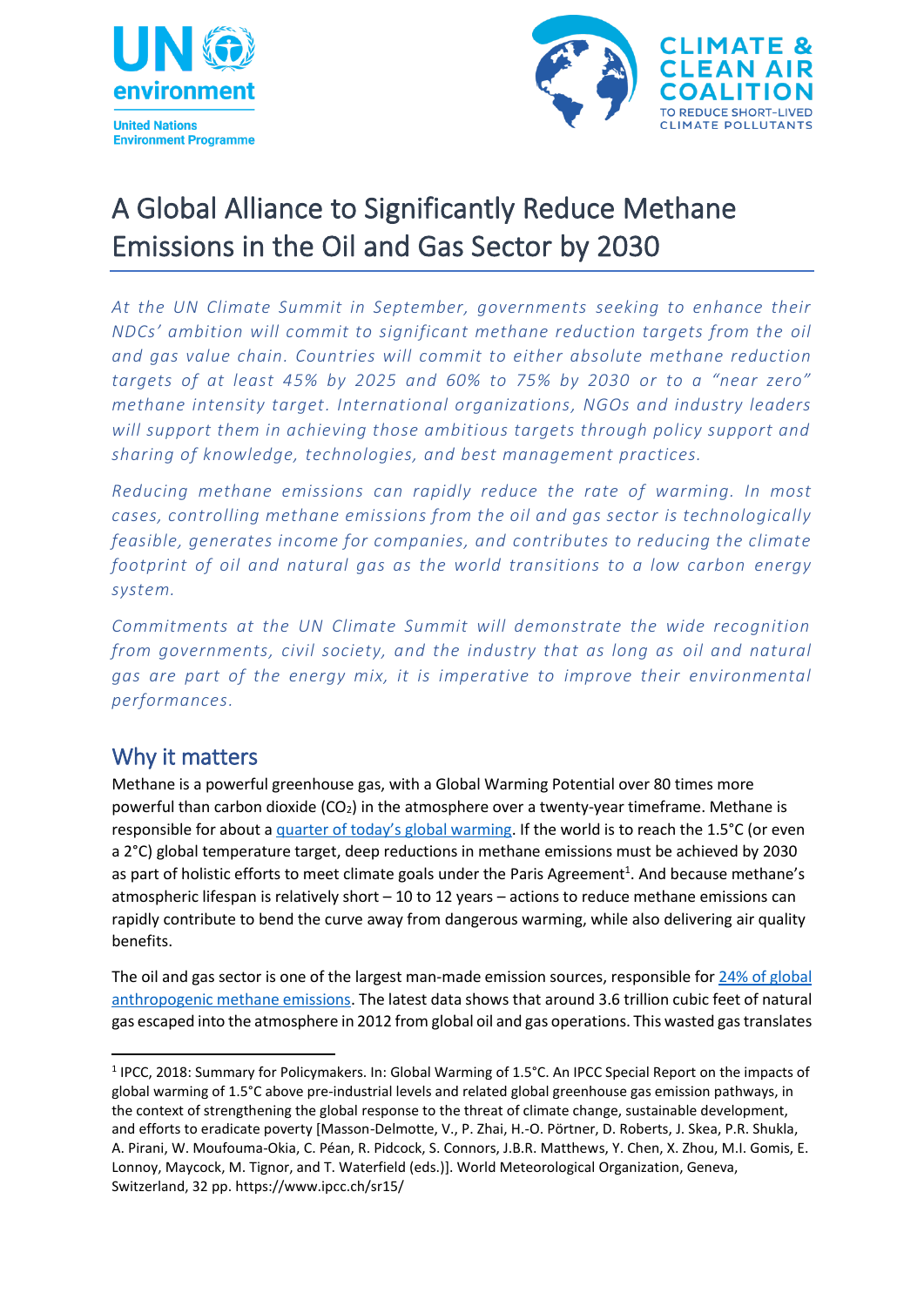into roughly \$30 billion of lost revenue at average 2012 delivered prices, and about 3% of global natural gas production<sup>2</sup>.

However, the [International Energy Agency](https://www.iea.org/weo2017/) estimates the industry could reduce its worldwide emissions by 75 percent—and that up to two-thirds of those reductions can be realized at zero net cost. In fact, managing methane is one of the fastest and most cost-effective ways to slow the rate of global warming in the short term as efforts continue to decarbonize the energy system by adopting cleaner forms of energy.

Reducing methane leaks can also create safer, cleaner businesses. There are low-cost, technically feasible solutions to reduce methane emissions in oil and gas operations, depending on local conditions. Further, technology innovation in the fields of continuous and mobile monitoring and digitalization offer potential to achieve even steeper future emission reductions at even lower cost. While this Alliance will prioritize oil and gas methane emission reductions, governments should recognize and address other methane sources as well.

## The UN Climate Summit Commitment

**.** 

Countries, industry leaders, international organizations, and NGOs will announce commitments to reduce methane emissions across the oil and gas value chain at the UN Secretary-General's Climate Change Summit and inspire more countries to do the same in the run-up to COP 26.

**Countries commit to include methane reduction targets from the oil and gas sector in their Nationally Determined Contribution, as part of their overall GHG reduction targets.**

**Countries will have the option to choose an absolute reduction target or a methane intensity target, depending on their actual methane emissions and of the level of development of their oil and gas industry.**

- **Absolute reduction target** of at least 45% reduction in methane emissions by 2025 and 60% to 75% by 2030. These are realistic and achievable targets<sup>3</sup>, especially in a sector where technology and financing are largely available, and innovation supports even larger reductions
- **Intensity target of** "near-zero" methane emissions. This approach builds on production segment targets already pledged by 13 companies through the Oil and Gas Climate Initiative (i.e. limiting methane emissions to 0.20% – 0.25% per unit produced by 2025).

**International organizations and NGOs will support countries pursuing these targets through technical assistance and policy support. Participating oil and gas companies will share knowledge, technologies, and best management practices.**

<sup>&</sup>lt;sup>2</sup> Untapped Potential: Reducing Global Methane Emissions from Oil and Natural Gas Systems Kate Larsen, Michael Delgado, and Peter Marsters, Rhodium Group and Environmental Defense Fund (2015) [https://www.edf.org/sites/default/files/content/rhg\\_untappedpotential\\_april2015.pdf](https://www.edf.org/sites/default/files/content/rhg_untappedpotential_april2015.pdf)

<sup>&</sup>lt;sup>3</sup> These targets were adopted by the Climate and Clean Air Coalition. The 45% target was already adopted by Canada, the US and Mexico during the 2016 'Tres Amigos' summit: [https://www.businessinsider.com/ap](https://www.businessinsider.com/ap-obama-trudeau-target-methane-emissions-in-new-agreement-2016-3?IR=T)[obama-trudeau-target-methane-emissions-in-new-agreement-2016-3?IR=T](https://www.businessinsider.com/ap-obama-trudeau-target-methane-emissions-in-new-agreement-2016-3?IR=T)

According to the International Energy Agency, it is technically feasible for the oil and gas industry to reduce 75% of its methane emissions: https://www.iea.org/newsroom/news/2017/october/commentary-theenvironmental-case-for-natural-gas.html